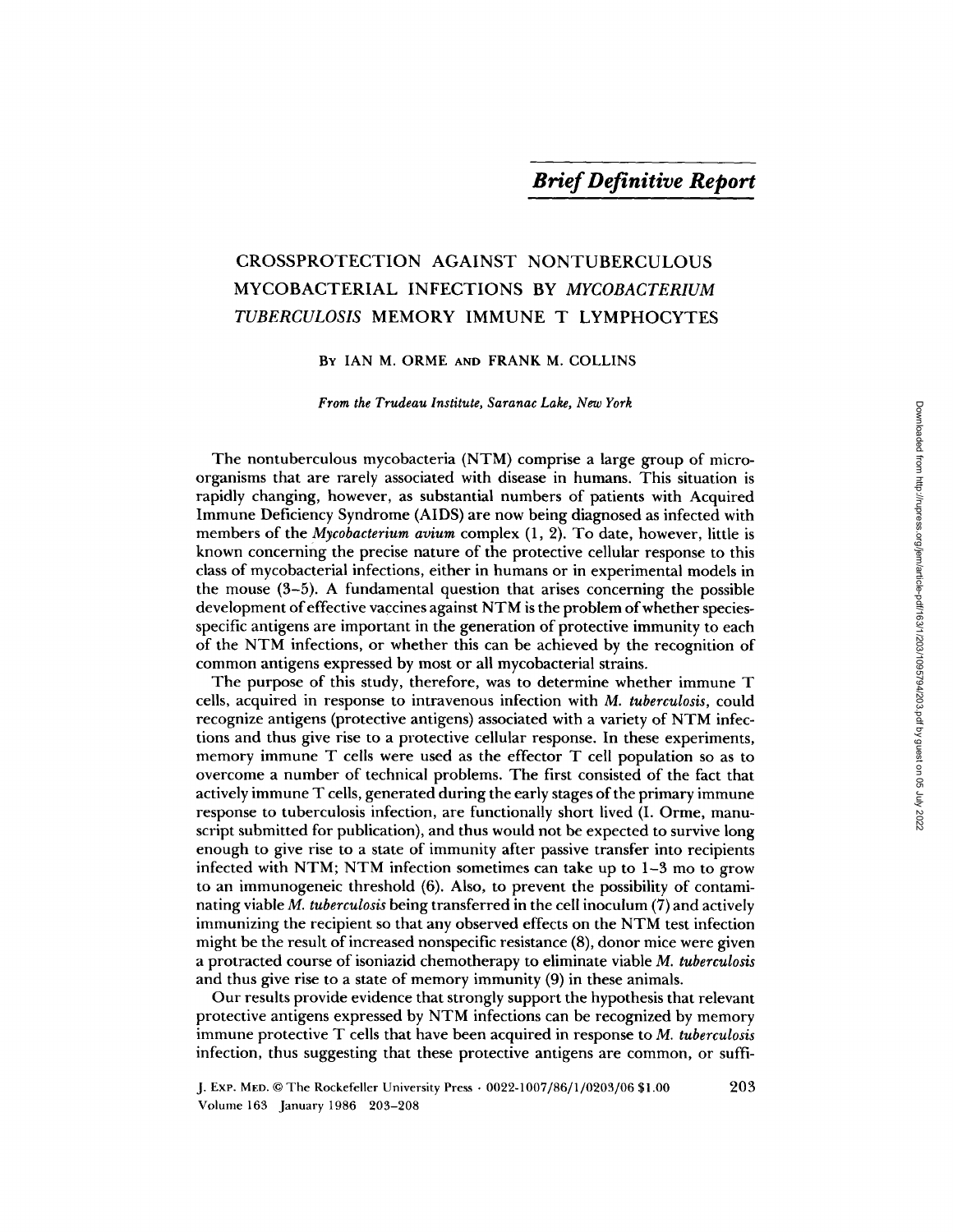ciently crossreactive to give rise to the generation of a protective cellular response.

## Materials and Methods

*Mice.* These experiments were performed using specific pathogen-free male C57BL/6 mice 6-8 wk old. These animals were provided by the Trudeau Animal Breeding Facility.

*Bacteria. M. tuberculosis* (strain Erdman; Trudeau Mycobacterium Collection [TMC] 107), *M. simiae* (N29; TMC 1226), *M. avium* (3459-1-T; TMC 724), and *M. kansasii*  (Brownell; TMC 1203), were grown under conventional conditions previously described (10).

*Experimental Infections.* Stored frozen ampoules of bacteria were thawed, briefly sonicated, and diluted to the required inoculum size in cold sterile PBS. Mice were infected intravenously with an inoculum of *0.2* ml of the bacterial suspension via a lateral tail vein.

Mice were exposed to airborne infections using a Middlebrook Airborne Infection Apparatus (Tri-R Instruments, Inc., Rockville Centre, NY). The nebulizer compartment was filled with inocula of bacteria adjusted to concentrations calibrated to deliver an acute infectious dose  $(\sim 10^4$  viable bacteria) into the lungs over a 30 min exposure period (7).

The course of experimental infections was followed against time by sacrificing 4-5 animals and plating serial dilutions of individual whole target organ homogenates on nutrient Middlebrook 7H 11 agar (Difco Laboratories, Detroit, MI) and counting bacterial colony formation after *14-20* d incubation at 37°C.

*Passive Cell Transfers.* Groups of donor animals were infected intravenously with 10<sup>5</sup> *M. tuberculosis* Erdman. One group of mice was infected with 107 heat-killed *M. tuberculosis*  as an additional control. 25 d later, mice were exposed to 200 mg/liter isoniazid (isonicotinic acid hydrazide; Pfizer Co., NY) in their drinking water. After 60 d more, the numbers of viable bacteria in the target organs of these mice had fallen below levels of detectability, and the animals were sacrificed and spleen cells were harvested. These cells were suspended in RPMI 1640 tissue culture medium supplemented with 1 mM glutamine and 2% heat-inactivated FCS, and then enriched for T cells by the procedure of Mage et al. (1 I), which depletes B cells by adherence to plastic dishes coated with antisera against mouse Ig. In some experiments, these cells were then treated with anti-Thy-l.2 mAb plus complement, as previously described (7). One spleen equivalent of memory immune T cell-enriched spleen cells were then intravenously transferred into age- and sex-matched syngeneic recipients that had been rendered T ceil-deficient by exposure to 500 rad of gamma irradiation before the transfer (7). Control mice were infused with normal T cellenriched spleen cells. To exclude the possibility that a few viable *M. tuberculosis* organisms had escaped the effects of isoniazid therapy in the donor animals, recipient mice were started on isoniazid 7 d before the transfer, and for 7 d after transfer. After this time, a few recipient mice were further checked for the presence of viable mycobacteria by treatment with cortisone acetate (9) followed by plating of target organs 14 d later; all mice were negative for the presence of active infection.

14 d after the passive transfer of memory immune T cells, test and control mice were challenged via intravenous or aerogenic routes with the various mycobacterial infections, and the courses of these infections were followed against time in target organs as above.

#### Results

*Efficacy of Isoniazid Chemotherapy.* In initial experiments, recipient mice that had received spleen cell inocula from isoniazid-treated donor mice were checked for the presence of possible contaminating viable *M. tuberculosis* organisms; this was performed in view of the earlier observation (9) that a few residual bacteria can often survive this type of chemotherapy. We found (Table I) that if recipient animals were not treated with isoniazid, a small but potentially immunizing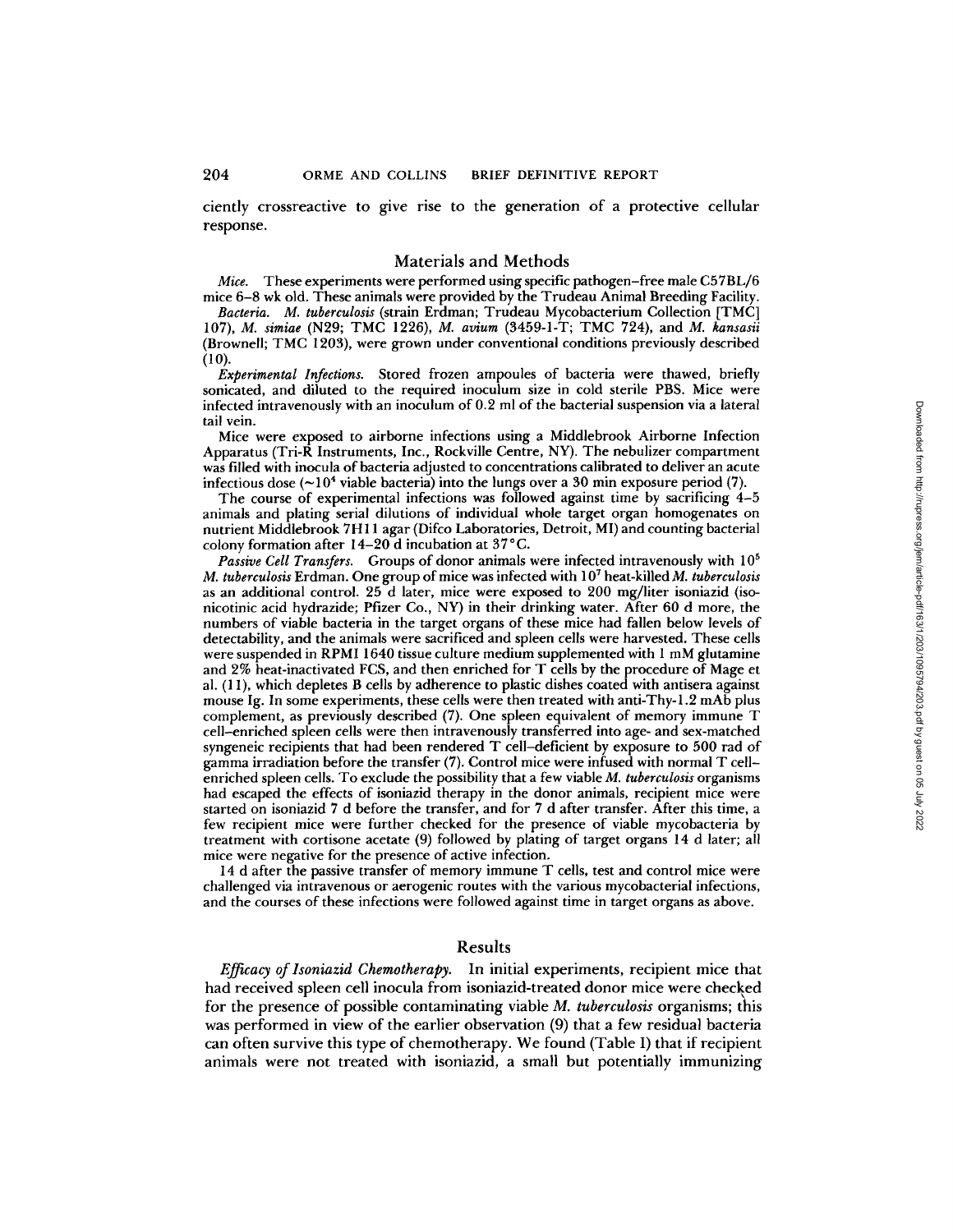| Chemotherapy given |            | $log_{10}$ bacteria in spleens on day $14‡$ |
|--------------------|------------|---------------------------------------------|
| Isoniazid          | Cortisone* |                                             |
|                    |            | $3.01 \pm 0.08$                             |
|                    |            | $3.86 \pm 0.33$                             |
|                    |            | < 1.00                                      |
|                    |            | < 1.00                                      |

TABLE I Efficient of Loopenid Chamathought

\* Mice were injected subcutaneously with 20 mg/kg cortisone acetate daily for 14

<sup>‡</sup> Mean numbers of bacteria recovered  $\pm$  SEM ( $n = 4$ ).



FIGURE 1. The growth of four intravenous mycobacterial challenge infections in the spleens (top) and livers (bottom) of T cell-deficient mice adoptively immunized with M. tuberculosisspecific memory immune T cell-enriched spleen cells. The data shows the course of the challenge infection in recipients given memory immune cells  $(2)$ , normal cells  $(4)$ , or immune cells treated with anti-Thy-1.2 mAb plus complement (A), or with complement alone (O). In addition (right), some donor mice received heat-killed  $\overline{M}$ . tuberculosis ( $\overline{\mathbf{v}}$ ) instead of the living organism. Data is expressed as the mean number of bacteria in target organs ( $n = 4-5$ ); SEM is omitted; it never exceeded 0.24.

number of viable M. tuberculosis could be recovered from the spleens of these animals 14 d later. Based upon our previous experience with this organism, the numbers of bacteria recovered after this period probably reflected  $\sim$ 10-50 viable bacteria originally present in the transferred inoculum.

Treatment of similar groups of recipient mice with isoniazid destroyed contaminating bacteria to below levels of detectability (Table I). The effectiveness of this treatment was further shown by a failure to detect viable bacteria in these animals following continued injection with cortisone acetate. Thus, although it was clear that a few viable bacteria were originally present in the transferred spleen cell inocula, the possibility that these organisms survived in the isoniazidtreated recipients, thus actively immunizing these recipients, was regarded as unlikely.

Passive Transfer of Protection Against Intravenous NTM Infections. Adoptively immunized recipients were substantially more resistant than controls to intravenous infection with M. tuberculosis (Fig. 1). This resistance was characterized by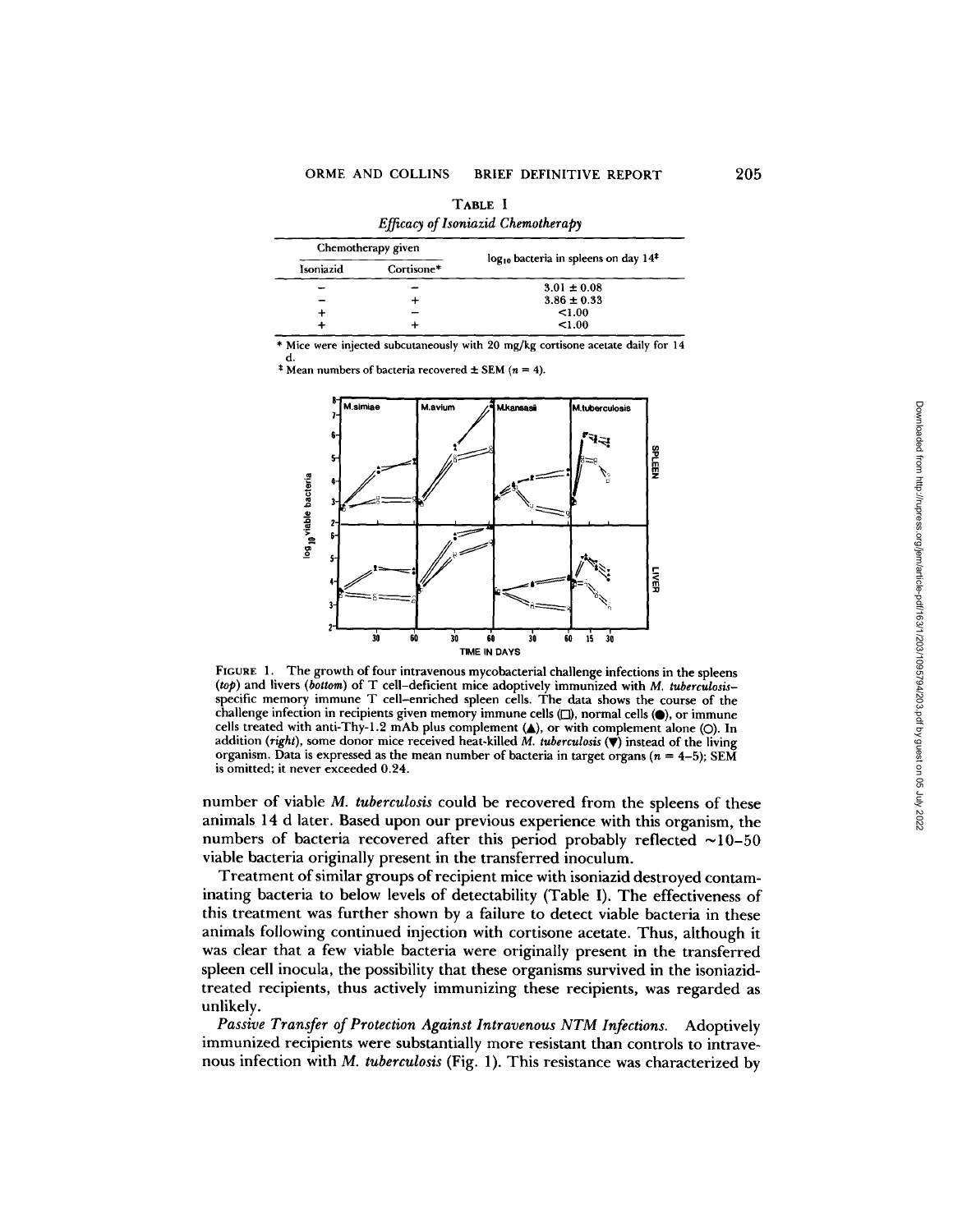

FIGURE 2. The growth of the four test mycobacterial challenge infections in the lungs of adoptively immunized  $(O)$  and control mice given normal T cells  $\bullet$  following aerogenic deposition of  $\sim 10^4$  mycobacteria. Mice infused with normal cells and challenged with M. *tuberculosis (right)* died by day 25. Data expressed as mean values ( $n = 4-5$ ); SEM is omitted; it never exceeded 0.22.

a slower rate of progressive growth of the infection in the spleen, and its containment, without detectable proliferation, in the liver. Evidence for the generation of a protective cellular response was also observed against the three NTM infections, although its effect on the course of each infection differed. In the case of *M. simiae,* proliferation was completely prevented, thus resulting in an apparent bacteriostasis. In contrast, there was evidence for the slow but progressive elimination of the *M. kansasii* infection, while the third infection under test, *M. avium,* grew rapidly in the spleens and livers of the adoptively immunized animals before showing some evidence of slowing after day 30 of the experiment.

In each infection, the protective effect of the passively transferred memory immune spleen ceils was mediated by T cells, as evidenced by the observation that the protective effect was ablated by prior treatment of transferred cells with anti-Thy-l.2 mAb plus complement, but not by complement alone (Fig. 1). Finally, as an additional control, recipients that had received T cell-enriched spleen cells from donor mice that had been injected with  $10<sup>7</sup>$  heat-killed M. *tuberculosis* were shown to possess no enhanced resistance to the homologous viable challenge infection, thus indicating that dead mycobacteria that might be present in the transferred cell inoculum had no immunizing capacity.

*Passive Transfer of Protection Against Airborne NTM Infections.* In a parallel series of experiments, the capacity of adoptively immunized recipients to resist airborne infection with each NTM was determined. We found (Fig. 2) that, in three experimental infections *(M. tuberculosis, M. kansasii,* and *M. avium),* recipients that had received memory immune T cells were able to express significantly enhanced resistance to these challenge infections, although it was clear that in each case this resistance was expressed somewhat more slowly in the lungs than to the intravenous challenge. In the case of *M. simiae,* however, this organism was slowly cleared from the lungs of control animals, and there was no evidence of any acceleration of this process in the adoptively immunized mice.

### Discussion

The results of this study show that the adoptive immunization of T celldeficient recipients by the passive transfer of *M. tuberculosis-specific* memory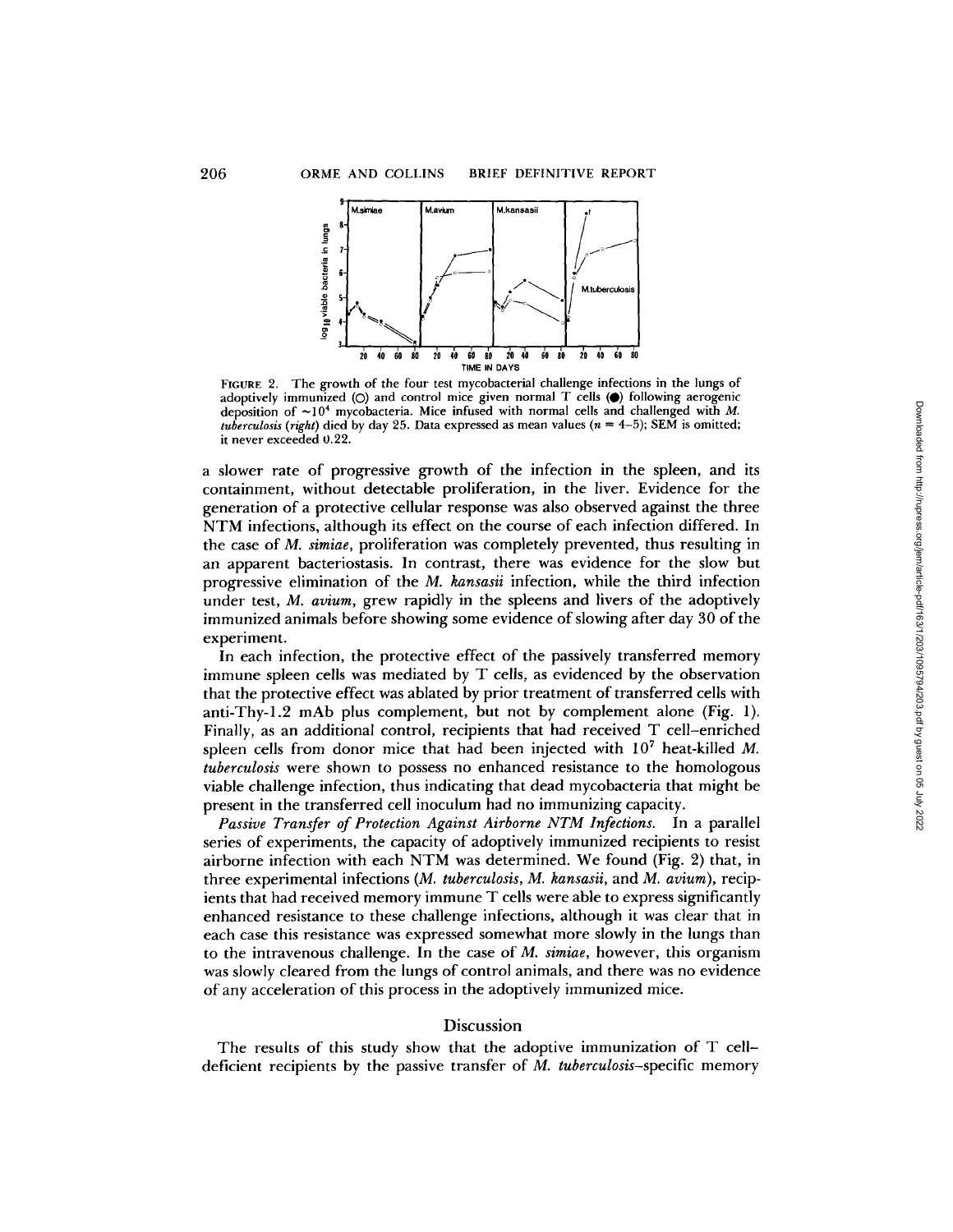immune T-enriched spleen cells can confer upon that recipient the capacity to express enhanced resistance to both a homologous challenge and to challenge with three representative NTM infections, *M. simiae, M. avium,* and *M. kansasii.*  Prior treatment with anti-Thy-l.2 mAb plus complement ablated this protective effect, thus formally showing that it was mediated by T lymphocytes.

The results of the study thus support the hypothesis that the antigenic determinants expressed by these three NTM infections which will give rise to a protective cellular response to the homologous organism, are identical or closely crossreactive to epitopes that are recognized by *M. tuberculosis-specific* memory immune T cells. These observations, therefore, may help to explain the mechanism by which *M. boris* BCG vaccination can be effective against NTM infections (12), which presumably reflects another example of cross-protective specific immunity.

The nature of the protective antigens that give rise to cellular immunity to M. *tuberculosis* and the NTM infections, however, remains totally unknown. The effective generation of protective immunity to these organisms requires the presence of living bacteria, and, while heat-killed mycobacteria may, in some situations, increase the nonspecific resistance of the host, no formal evidence for the generation of protective T cells in this latter case is currently available. In view of this, it is tempting to speculate that the protective antigens that appear to be common to the immunogenic mycobacteria may be metabolites that are produced by the living proliferating organism, rather than being structural antigens.

#### Summary

Adoptive immunization of T cell-deficient recipient mice with *M. tuberculosis*specific memory immune T lymphocytes conferred upon these animals the ability to express significantly enhanced resistance both to the homologous infection, and to three strains of nontuberculous mycobacteria. These results support the hypothesis, therefore, that antigenic determinants possessed by the four mycobacterial strains that are relevant to the generation of protective cellular immunity are identical or closely crossreactive.

*Received for publication 25 September 1985 and in revised form 22 October 1985.* 

## References

- 1. Zakowski, P., S. Fligiel, G. W. Berlin, and L. Johnson. 1982. Disseminated *Mycobacterium avium-intracellulare* infection in homosexual men dying of acquired immuno*deficiency.JAMA (]. Am. Med. Assoc.).* 248:2980.
- 2. Strom, R. L., and R. P. Grunninger. 1983. AIDS with *Mycobacterium avium-intracellulare* lesions resembling those of Whipple's disease. *N. Engl. J. Med.* 309:1323.
- 3. Wolinksy, E. 1979. Nontuberculous mycobacteria and associated diseases. *Am. Rev. Respir. Dis.* 119:107.
- 4. Orme, I. M., and F. M. Collins. 1984. Immune response to atypical mycobacteria: Immunocompetence of heavily infected mice measured in vivo fails to substantiate immunosuppression data obtained in vitro. *Infect.Immun.* 43:32.
- 5. Collins, F. M. 1983. Kinetics of the delayed-type hypersensitivity response in tuberculous guinea pigs and mice tested with several mycobacterial antigen preparations. *Am. Rev. Respir~ Dis.* 127:599.